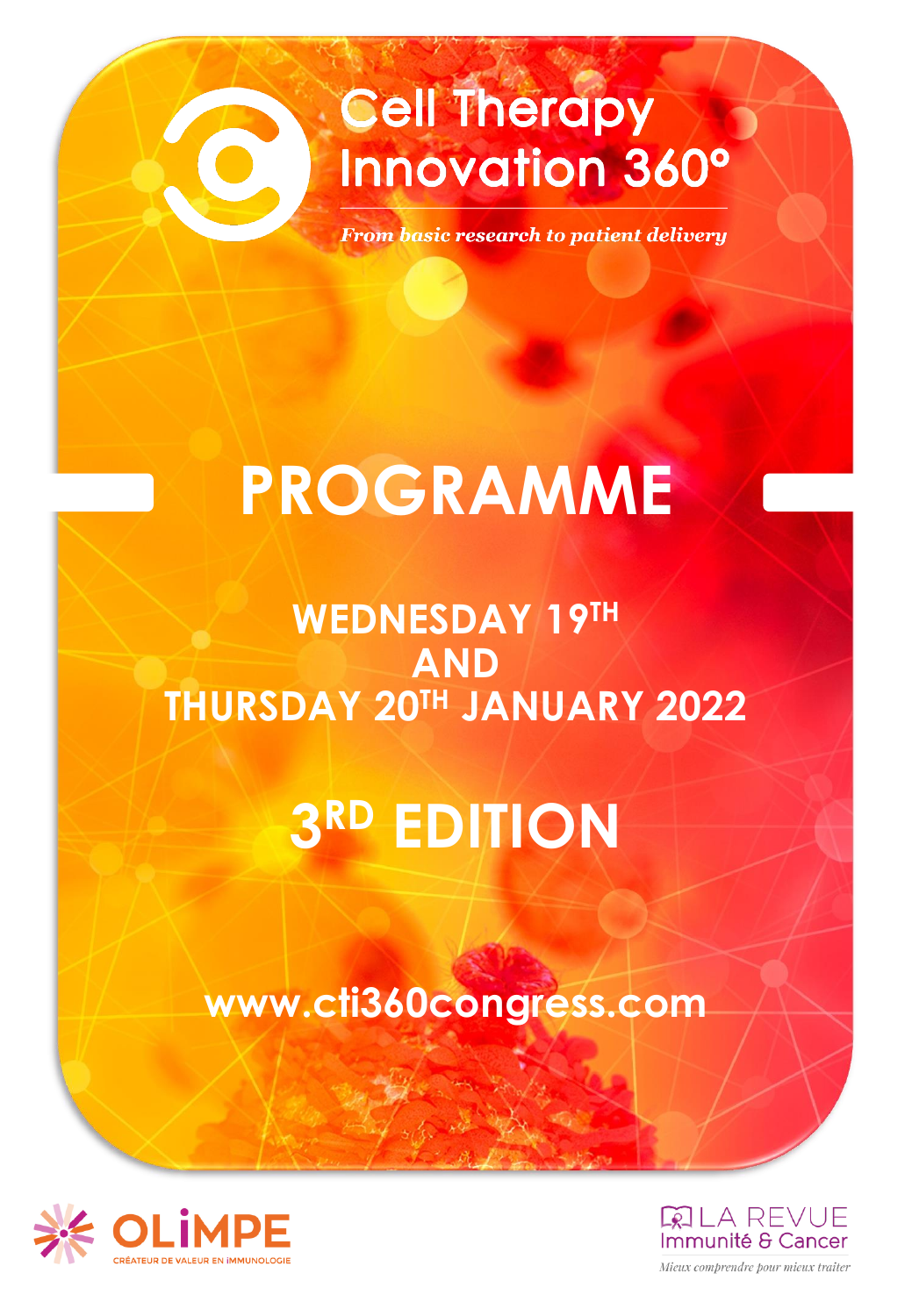### **Wednesday 19th January 2022**

#### **10<sup>30</sup>- 10<sup>40</sup>WELCOME & INTRODUCTION**

*Gilles Salles (New York, USA) Jean-Yves Blay (Lyon, France)*

#### **10<sup>40</sup>- 11<sup>10</sup> KEYNOTE LECTURE CAR T-CELL DELIVERY: EXPLORING NEW METHODS**

*Moderator: Gilles Salles (New York, USA) Speaker: Crystal Mackall (Stanford, USA)*

#### **CAR T-CELLS IN LYMPHOMA, MYELOMA & ALL: LATEST CLINICAL DATA**

*Moderator: Susana Rives (Barcelona, Spain) Speakers: Ulrich Jäger (Vienna, Austria) Nikhil Munshi (Boston, USA) André Baruchel (Paris, France)* 

#### **12 LUNCH BREAK <sup>25</sup>- 13<sup>25</sup>**

**13<sup>25</sup>- 14<sup>25</sup>INDUSTRY SATELLITE SYMPOSIUM** 



#### **14<sup>25</sup>- 15<sup>10</sup> OPTIMAL TREATMENT SEQUENCING: THE PLACE OF HSCT, BiTES & CAR T-CELLS IN DLBCL & MYELOMA**

*Moderator: Jacques-Olivier Bay (Clermont-Ferrand, France) Speakers: Guillaume Cartron (Montpellier, France) Philippe Moreau (Nantes, France)*

**11<sup>10</sup>- 12<sup>25</sup>**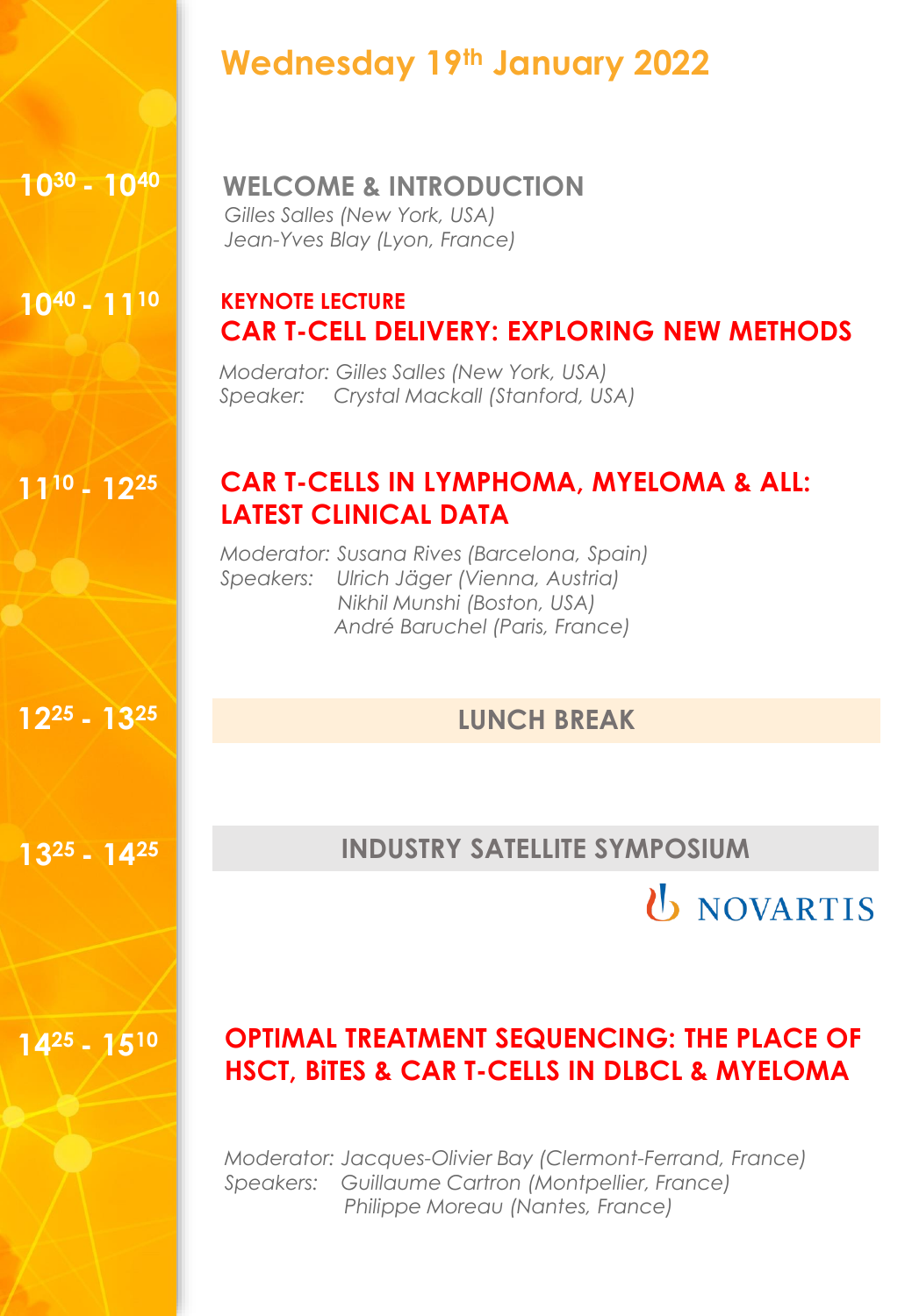### **Wednesday 19th January 2022**

#### **MYELOMA: CLINICAL CASE**

*Supported by*

**Janssen** 



*Speakers: Lionel Karlin (Lyon, France) Philippe Moreau (Nantes, France)*

### **15<sup>55</sup>- 17<sup>05</sup> REAL-LIFE EXPERIENCE**

#### **The DESCART Registry** *Speaker: Roch Houot (Rennes, France)*

#### **From patient selection to infusion** *Speakers: Catherine Thieblemont (Paris, France) Susana Rives (Barcelona, Spain)*

#### **Toxicity managment in multiple myeloma** *Speaker: Nikhil Munshi (Boston, USA)*

#### **BREAK**

### **INDUSTRY SATELLITE SYMPOSIUM**

Celgene | U<sup>II</sup>I Bristol Myers Squibb<sup>"</sup><br>Company

#### **18<sup>25</sup>- 18<sup>55</sup> CAR T-CELLS: WHAT HAS BECOME OF LONG-TERM SURVIVORS?**

*Moderator: André Baruchel (Paris, France)*

**18<sup>55</sup> CONCLUSION**

**15<sup>10</sup>- 15<sup>55</sup>**

**17<sup>05</sup>- 17<sup>25</sup>**

**17<sup>25</sup>- 18<sup>25</sup>**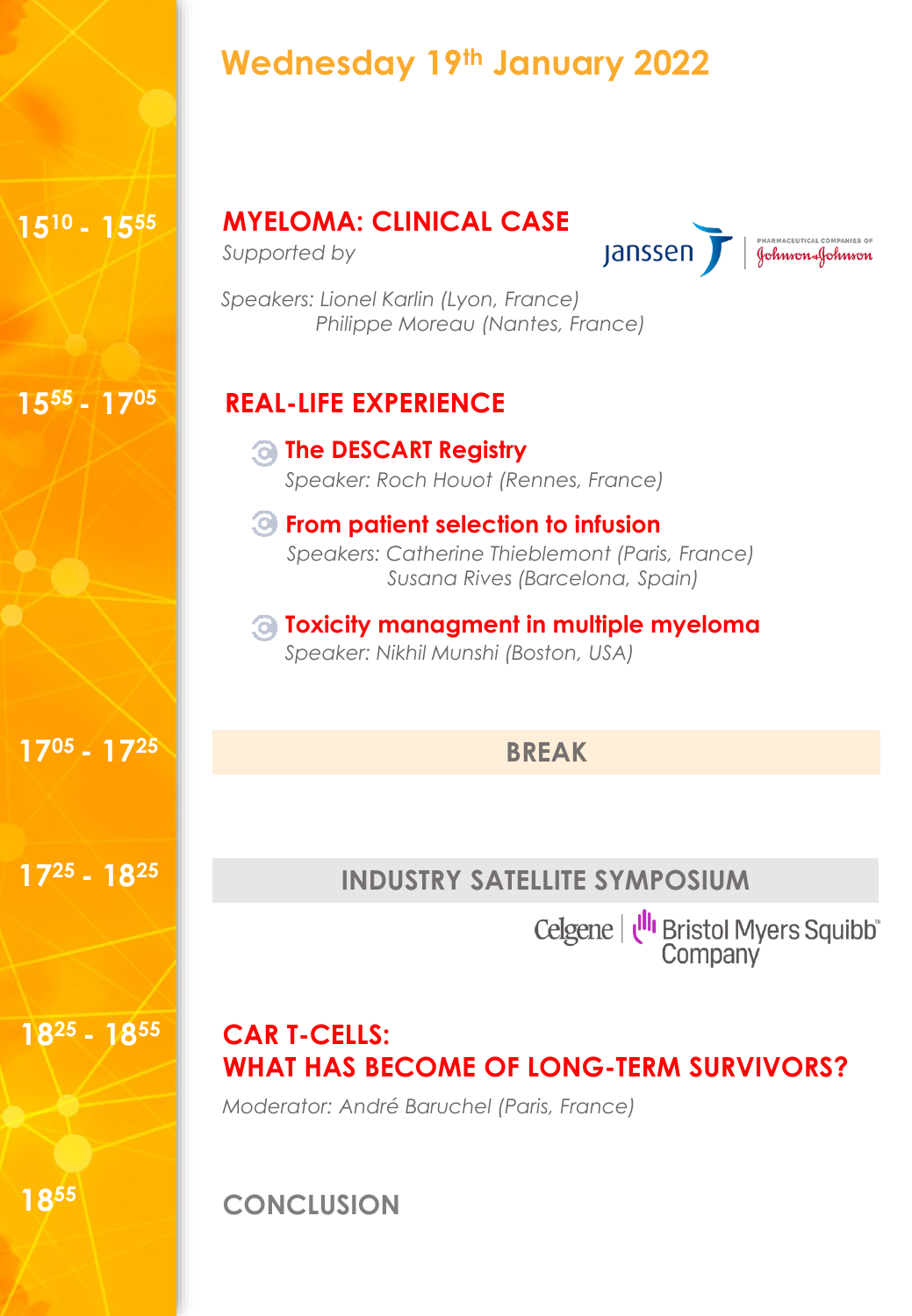|                                     | <b>Thursday 20th January 2022</b>                                                                                                                                           |
|-------------------------------------|-----------------------------------------------------------------------------------------------------------------------------------------------------------------------------|
| 0900 - 0930                         | <b>HOW CAN CAR-T EFFICACY BE IMPROVED?</b><br>Moderator: Emmanuel Bachy (Lyon, France)<br>Speaker: Stanley Riddell (Seattle, USA)                                           |
| $09^{30} - 10^{30}$                 | <b>INDUSTRY SATELLITE SYMPOSIUM</b>                                                                                                                                         |
|                                     | Celgene   U <sup>II</sup> I Bristol Myers Squibb <sup>®</sup><br>Company                                                                                                    |
| 1050<br>1030                        | <b>BREAK</b>                                                                                                                                                                |
| $10^{50} - 11^{10}$                 | <b>HOW DO ENGINEERED T-CELLS KILL THEIR TARGET?</b><br>Moderator: Roch Houot (Rennes, France)<br>Speaker: Philippe Bousso (Paris, France)                                   |
| 11 <sup>10</sup> - 12 <sup>10</sup> | <b>CELLULAR THERAPIES: WHAT DOES THE FUTURE HOLD?</b><br>Speakers: Katy Rezvani (Houston, USA)<br>Justin Eyquem (San Francisco, USA)<br>Michael Hudecek (Würzburg, Germany) |
| 12 <sup>10</sup> - 1300             | <b>LUNCH BREAK</b>                                                                                                                                                          |
|                                     |                                                                                                                                                                             |
| 1300 - 1340                         | <b>BIOTECH PRESENTATIONS</b>                                                                                                                                                |
|                                     | <b>SCREAPHARM</b><br><b>Miltenyi Biomedicine</b>                                                                                                                            |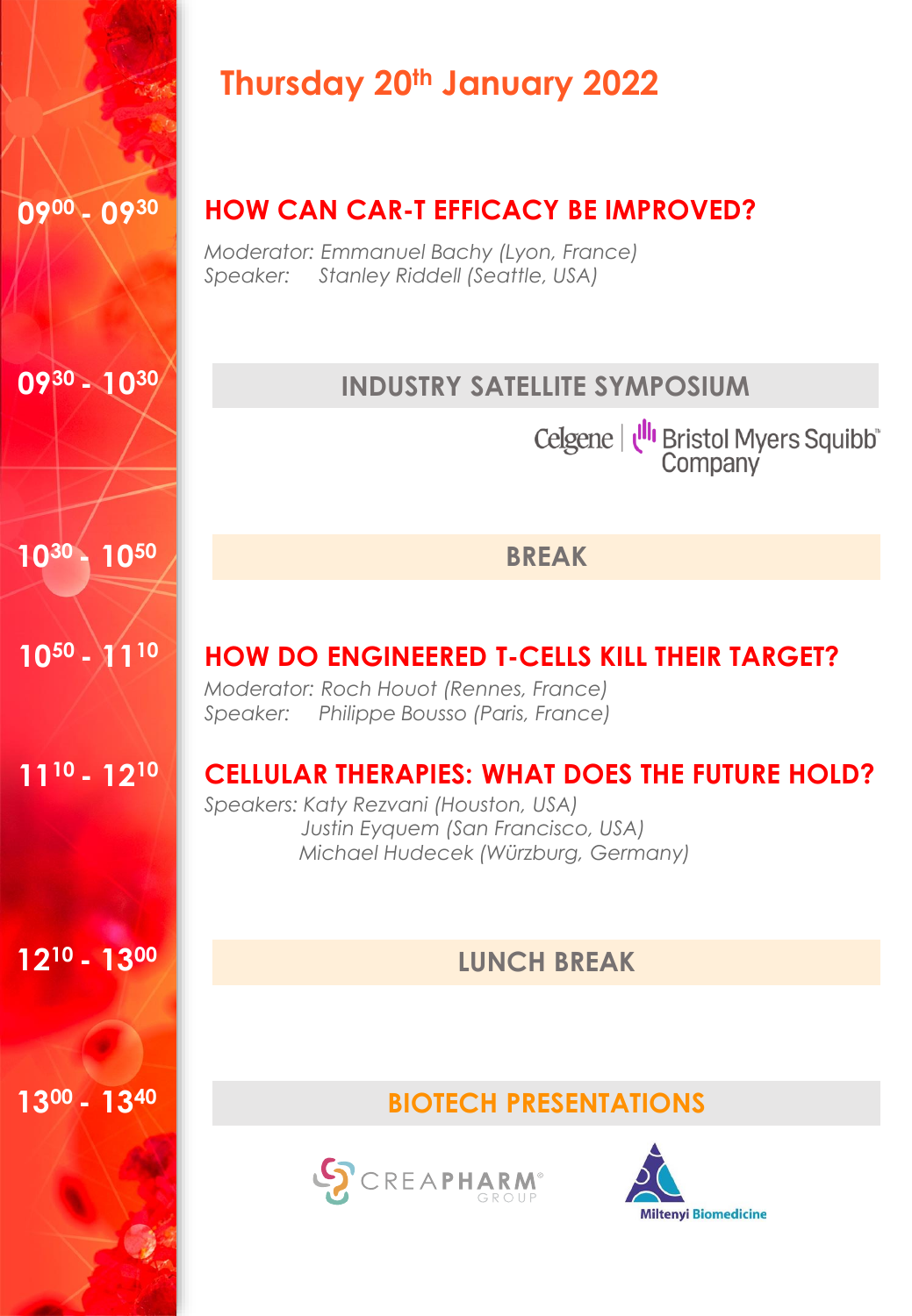

**14<sup>40</sup>- 15<sup>10</sup>**

**15<sup>10</sup>- 15<sup>50</sup>**

### **Thursday 20th January 2022**

#### **INDUSTRY SATELLITE SYMPOSIUM**





#### **CAR T-CELLS IN SOLID TUMORS: WHAT IS NEW?**

*Moderator: Antoine Italiano (Bordeaux, France) Speakers: Jean-Yves Blay (Lyon, France) Christopher Klebanoff (New York, USA)*

#### **CAR T-CELLS IN HEMATOLOGIC MALIGNANCIES: NEW CHALLENGES**

*Speakers: Gilles Salles (New York, USA) André Baruchel (Paris, France)*

**15<sup>50</sup>- 16<sup>50</sup>**

#### **REGIONAL ORGANIZATION IN FRANCE: MANAGING THE INCREASE IN INDICATIONS FOR CAR-T THERAPY**

*Moderator: Corinne Haioun (Créteil, France) Speakers: Emmanuel Bachy (Lyon, France) Krimo Bouabdallah (Bordeaux, France) Nicolas Boissel (Paris, France) Xavier Leleu (Poitiers, France)* 

**16<sup>50</sup>**

**CONCLUSION**